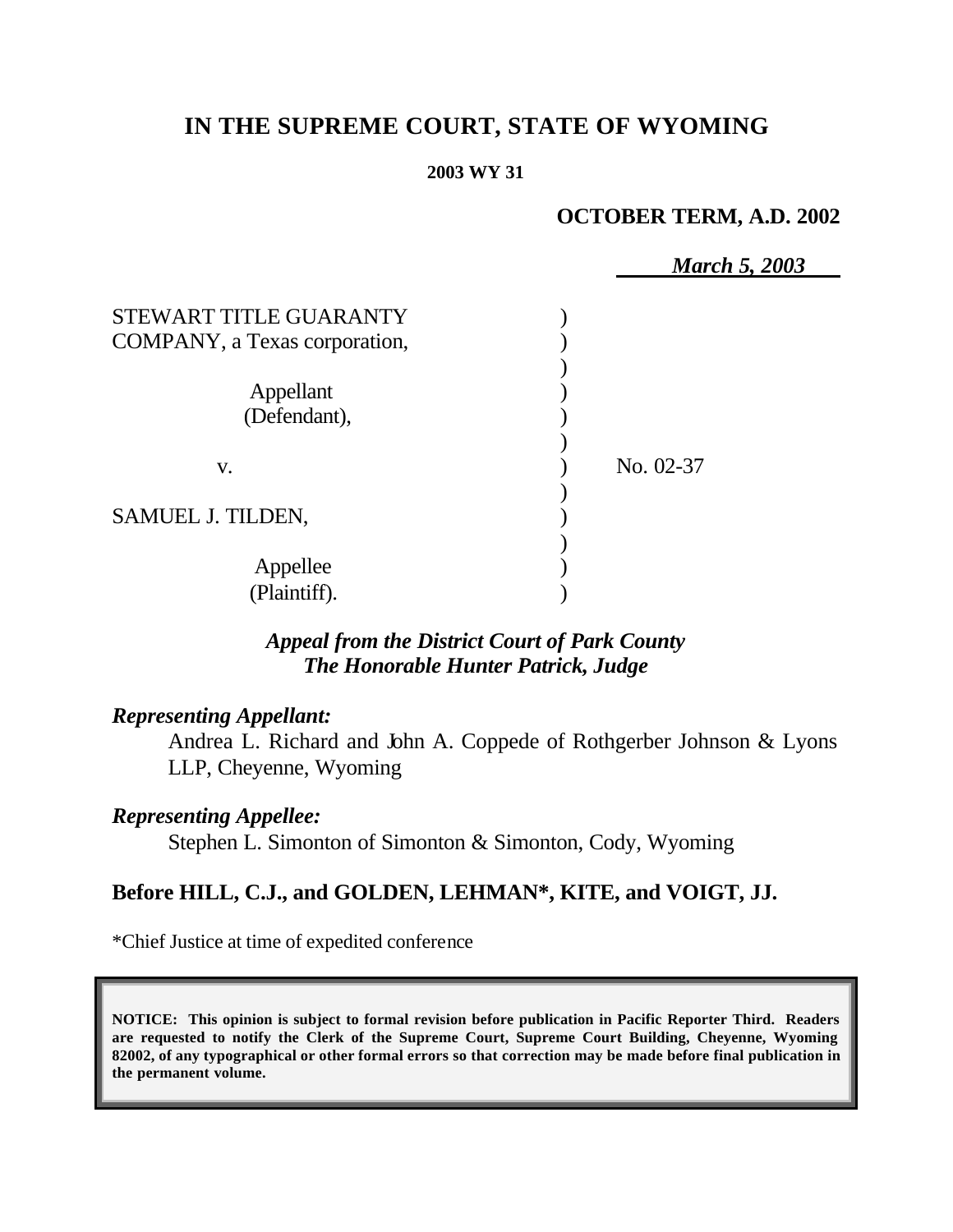**GOLDEN**, Justice.

[¶1] The primary issue in this appeal is whether the satisfaction of an arbitration award of costs precludes a district court from confirming the award as a judgment under Wyoming's Arbitration Act. We conclude that when an arbitration award for costs has been satisfied and no controversy remains, the doctrine of mootness prohibits the district court from entering judgment. We reverse the order confirming the award and remand for dismissal.

#### **ISSUES**

[¶2] Appellant Stewart Title Guaranty Company (Stewart) presents this statement of the issues:

> I. A party must demonstrate injury in fact in order to have standing to bring an action in the court system. *Roe v. Board of County Comm'rs,* 997 P.2d 1021, 1021 (Wyo. 2000). Stewart Title previously satisfied all obligations to Tilden which were entered in an underlying arbitration proceeding. Did the District Court properly enter judgment on a prior arbitration award, when no unsatisfied duties or obligations existed as between the parties?

> II. The Wyoming Arbitration Act is designed to allow litigants to reduce an arbitration award to judgment so that they can obtain the relief ordered by the arbitrator. The Arbitration Act does not provide authority for the Judgment entered by the District Court because the Arbitration Award had been previously satisfied. Does the Wyoming Arbitration Act require that a district court enter a judgment on an arbitration award that has been previously satisfied?

Appellee Samuel J. Tilden (Tilden) states that the issues are:

1. Did the District Court correctly construe the language of W.S. § 1-36-102 and 1-36-113 of the Wyoming Uniform Arbitration Act?

2. Having neglected to seek review of the arbitration findings within the time permitted by the Uniform Arbitration Act, was the Company bound by its own Title Policy's express consent to entry of judgment on the arbitration award?

3. Was there reasonable basis for the arguments Stewart Title presented in the Brief of Appellant?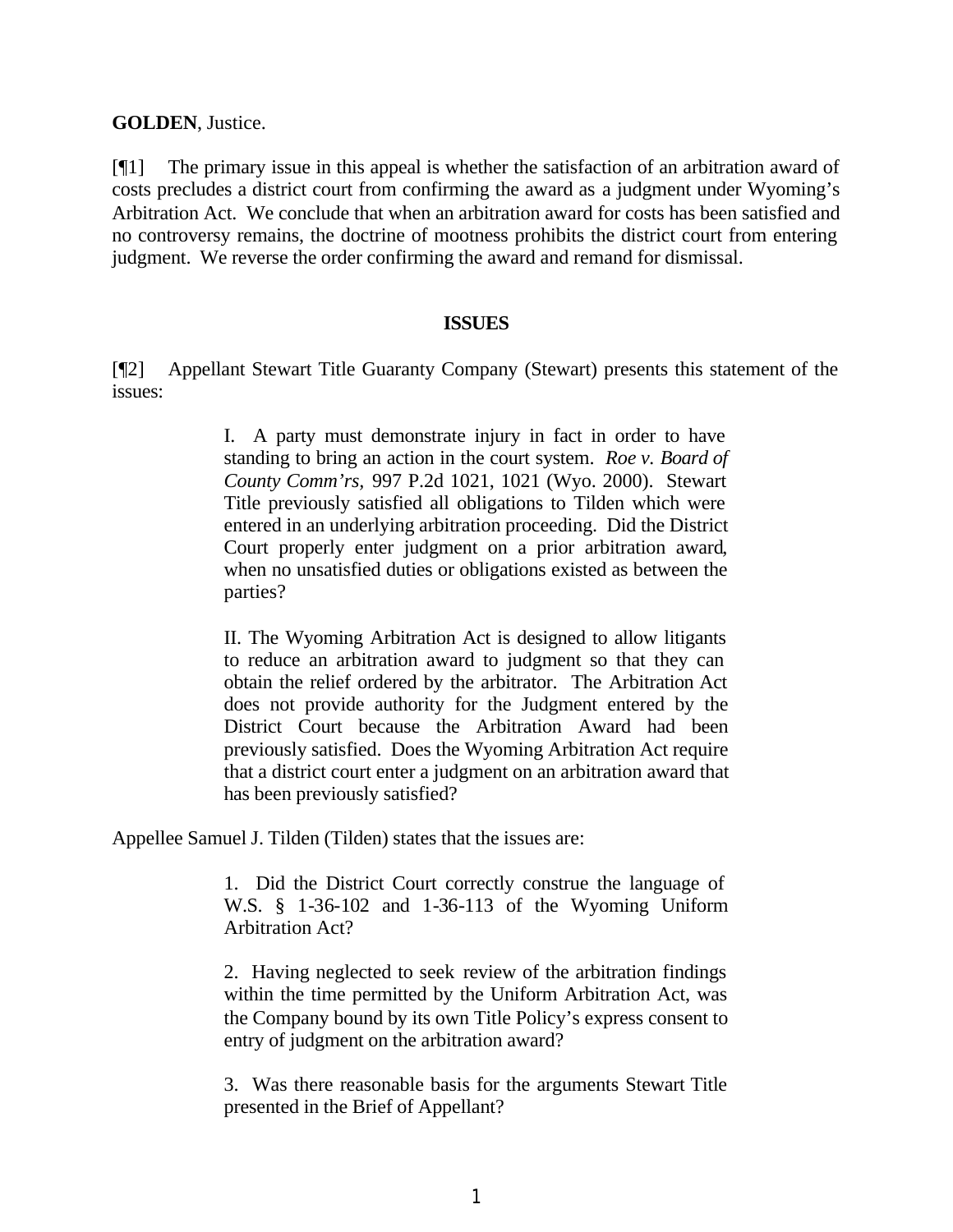4. Should Tilden be awarded fees on appeal?

### **FACTS**

[¶3] In May of 1998, Tilden informed Stewart of a title defect. Two years later, an arbitration award determined that insurance coverage existed, and Stewart cured the title defect. A few months later, on December 5, 2000, a final arbitration award determined that Stewart failed to cure the title defect in a reasonably diligent manner, but that Tilden had suffered no actual damages. Both parties had deposited an amount for arbitration fees and costs, and the final arbitration award ordered Stewart to pay Tilden's share of those fees and costs in an amount of \$5,299.20. One week later, on December 12, 2000, Stewart paid that amount to Tilden.

[¶4] Many months later, Tilden filed an application for confirmation of the arbitration award pursuant to Wyo. Stat. Ann. § 1-36-113. Stewart objected on grounds that its earlier satisfaction of the award rendered the controversy moot and the district court was without jurisdiction to enter the award confirmation. The district court found that Stewart's objections included a claim that the arbitration proceedings were defective, decided this claim was tantamount to a request for the court to review, and concluded that the claim proved that mootness was not at issue. It held that the statutory time frame for such a review had expired and summarily confirmed the arbitration award. Stewart appealed.

### **DISCUSSION**

[¶5] Wyoming's Uniform Arbitration Act (Act), Wyo. Stat. Ann. § 1-36-101 through 1- 36-119, provides for confirmation of an arbitration award by a district court having jurisdiction under Wyo. Stat. Ann. § 1-36-113 (Lexis 1999) which states, in pertinent part:

> Upon application of a party the court shall confirm the award unless within the time limits allowed grounds are urged for vacating or modifying the award[.]

Stewart contends that Tilden did not have standing to request confirmation of a satisfied award and the district court did not have jurisdiction to confirm a satisfied award. These contentions present a question of law, requiring statutory interpretation of the Act.

[¶6] A question of law is reviewed de novo by this Court as an exercise of its plenary authority, and no deference is given to the district court's determination that it could confirm a satisfied arbitration award. *Pecha v. Smith, Keller & Associates,* 942 P.2d 387, 390 (Wyo. 1997). Absent ambiguity, we do not construe the statute but will rely on its plain language alone to ascertain its meaning. *LePage v. State Dep't of Health,* 2001 WY 26, ¶10, 18 P.3d 1177, ¶10 (Wyo. 2001). The statute directs the court to confirm an award unless it is petitioned to vacate or modify the award. We have previously decided that judicial review of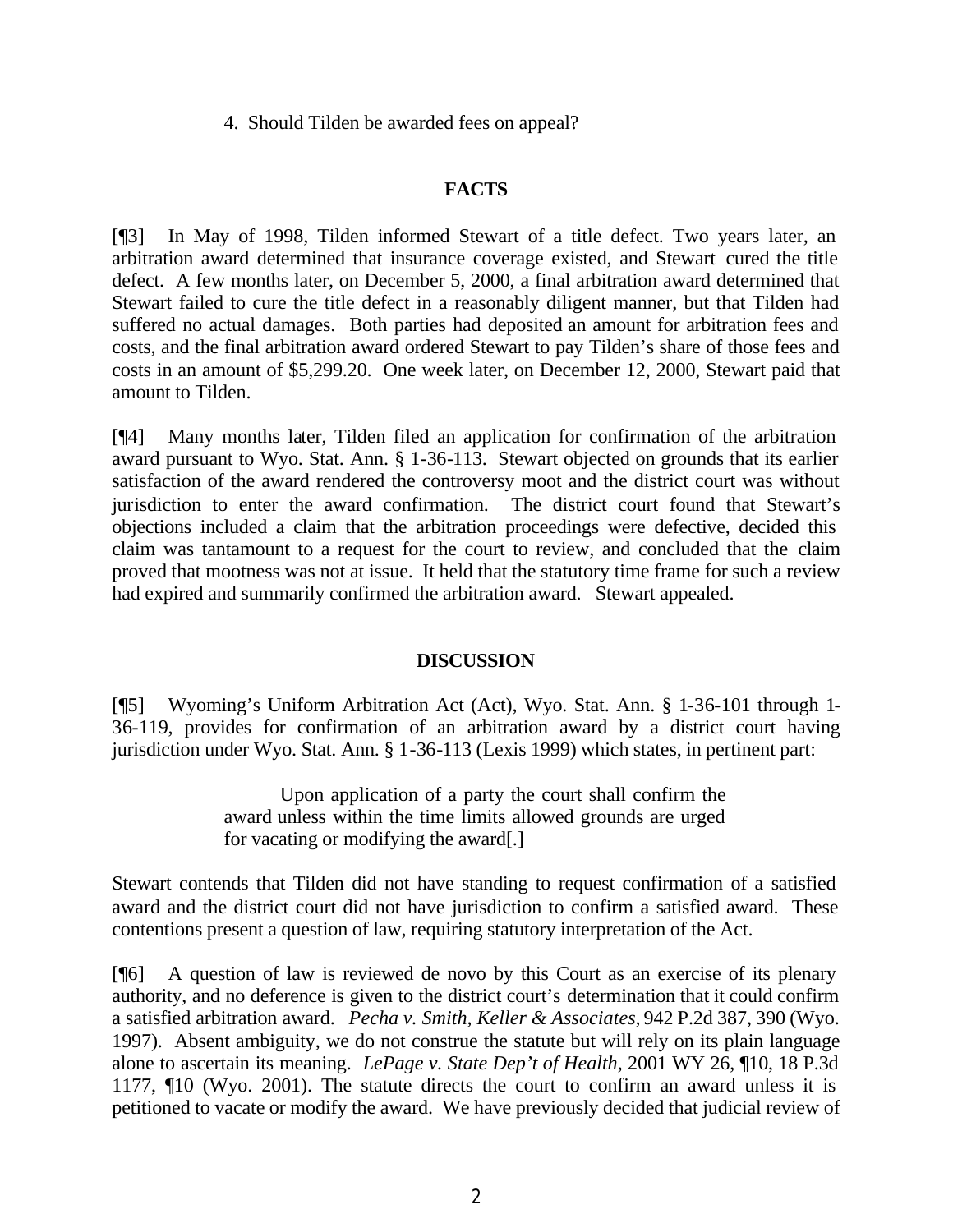arbitration awards is limited and an award can only be vacated, modified or corrected as provided by statute. *Dorr, Keller, Bentley & Pecha v. Dorr, Bentley & Pecha,* 841 P.2d 811, 817-18 (Wyo. 1992). The statutory grounds for vacating or modifying an award are not relevant here because Stewart's only contention on appeal is that the district court was without power to confirm the award.

[¶7] The authorities generally agree that the purpose of confirming an award is to provide a judgment that can be enforced through court proceedings. *Kutch v. State Farm Mut. Auto. Ins. Co.,* 960 P.2d 93, 98-99 (Colo. 1998). Usually, the arbitration agreement under which the parties operate provides for resolution by an award, and a breach permits judicial involvement to confirm the award and permit enforcement. *Id.* Wyoming statute provides the mechanism for a confirmation, and the statute uses the language, "shall," which is usually accepted by this Court as mandatory. *LaPage*, ¶11. The statute mandates that a district court confirm the award upon petition and does not state that the district court may reject a confirmation motion and dismiss it. *See Kenneth W. Brooks Trust v. Pacific Media LLC,* 44 P.3d 938, 941 (Wash. App. 2002). Accordingly, it cannot be found that Tilden did not have standing or that the district court did not have jurisdiction to enter a confirmation. The purpose of the statute, however, is to provide a means for enforcement of an unsatisfied award by means of court-ordered judgment. If the trial court confirms the award, it must then enter a consistent judgment for enforcement. *Id.* The purpose of the Uniform Arbitration Act itself is to limit the role of the judiciary, and its procedure is "designed to achieve enforcement without undue delay or undue expense." *Kutch,* 960 P.2d at 99. We have said that:

> [A]rbitration provides for voluntary settlement of disputes in an inexpensive and expeditious manner without resort to a tribunal and conducted without the rigid formality of strict rules of law. *Riverton Valley Electric Association v. Pacific Power and Light Company*, Wyo., 391 P.2d 489 (1964). Arbitration is embedded in the public policy of Wyoming and is favored by this court. *Matter of Town of Greybull*, Wyo., 560 P.2d 1172 (1977).

*Simon v. Teton Bd. of Realtors,* 4 P.3d 197, 201 (Wyo. 2000).

[¶8] Given these purposes and our policy, the satisfaction of the award requires that we examine whether the doctrine of mootness applies. We recently summarized that:

> Our general law on justiciability provides that courts should not consider issues which have become moot. We do not decide cases when a decision will have no effect or pertains only to matters that might arise in the future. A case is moot when the determination of an issue is sought which, if provided, will have no practical effect on the existing controversy. Therefore, if events occur during the pendency of an appeal that cause a case